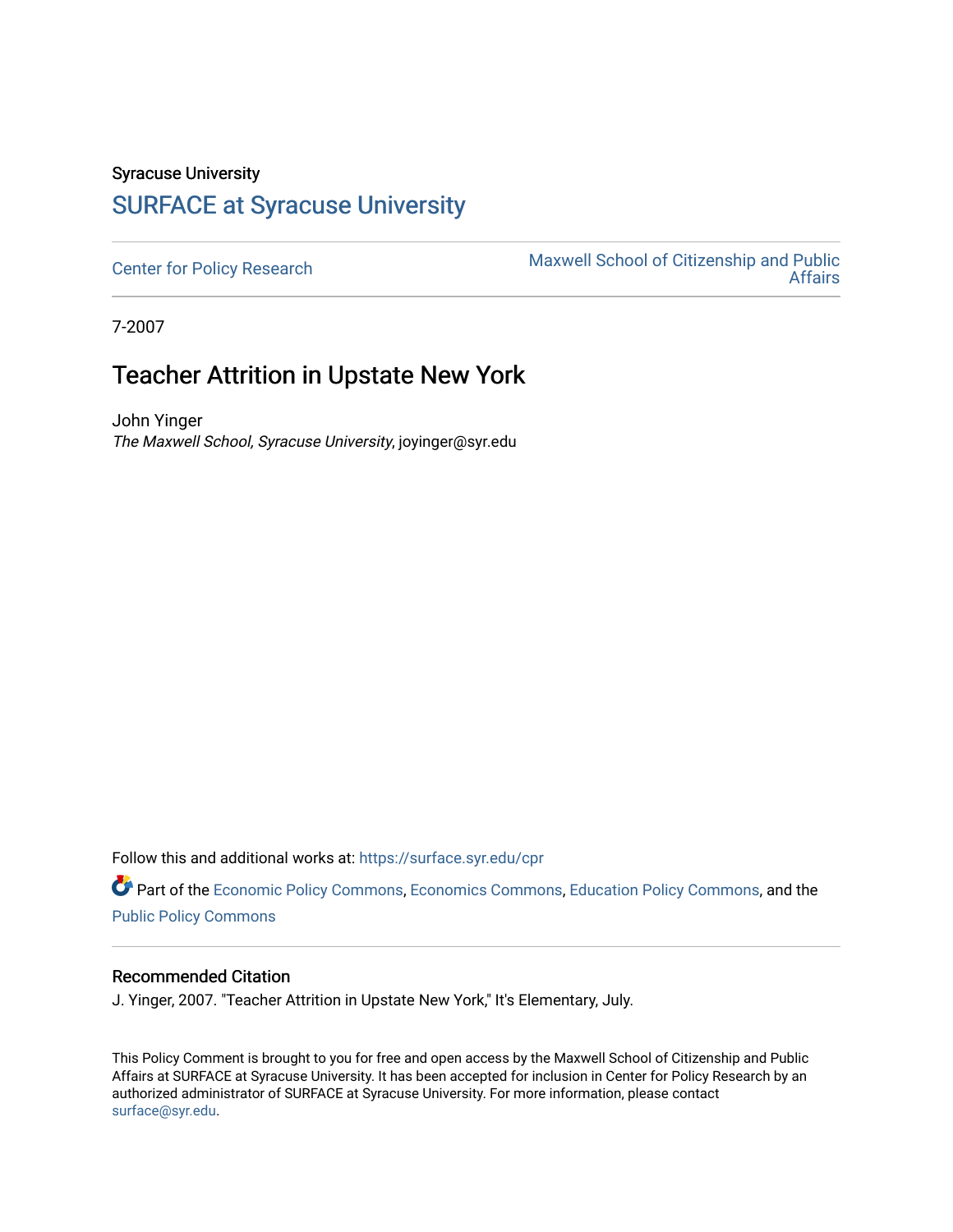It's Elementary

 July 2007 A Monthly Column by EFAP Director John Yinger

## **Teacher Attrition in Upstate New York**

School quality depends, among other things, on a school's ability to attract and retain high-quality teachers. A recent paper by two of my colleagues and me examines one dimension of this topic, teacher attrition, using data for all teachers who started teaching in Upstate New York between 1985 and 1998.<sup>1</sup>

In New York State, 13 percent of elementary school teachers leave their initial school after the first year, and only 48 percent of elementary school teachers are still at their original school after 5 years. These high rates of teacher attrition impose high costs on affected schools, including separation costs (such as exit interviews), hiring costs, vacancy costs (hiring substitutes), and training costs. Moreover, a high attrition rate in a school almost inevitably results in a lower level of teacher experience. New teachers are not as effective as experienced teachers, so high attrition also directly undercuts student performance. Teacher attrition rates are also much higher in high-poverty schools—a fact that contributes to these schools' below-average performance.

The paper by my colleagues and me finds that, after controlling for many other things, teachers in Upstate New York are less likely to leave teaching the more their district pays relative to the salaries of college graduates in the region, and that they are less likely to transfer to another school district the higher the salary schedule in their district relative to others in the county.

The paper also finds that women teachers are considerably more likely to quit teaching if they teach in a school that has a high share of minority students relative to the average share in their district. Similar results are obtained using a measure of poverty instead of minority concentration, which suggests that it

 $\overline{a}$ 

<sup>1</sup> Jan Ondrich, Emily Pas, and John Yinger, "The Determinants of Teacher Attrition in Upstate New York," *Public Finance Review*, Forthcoming.